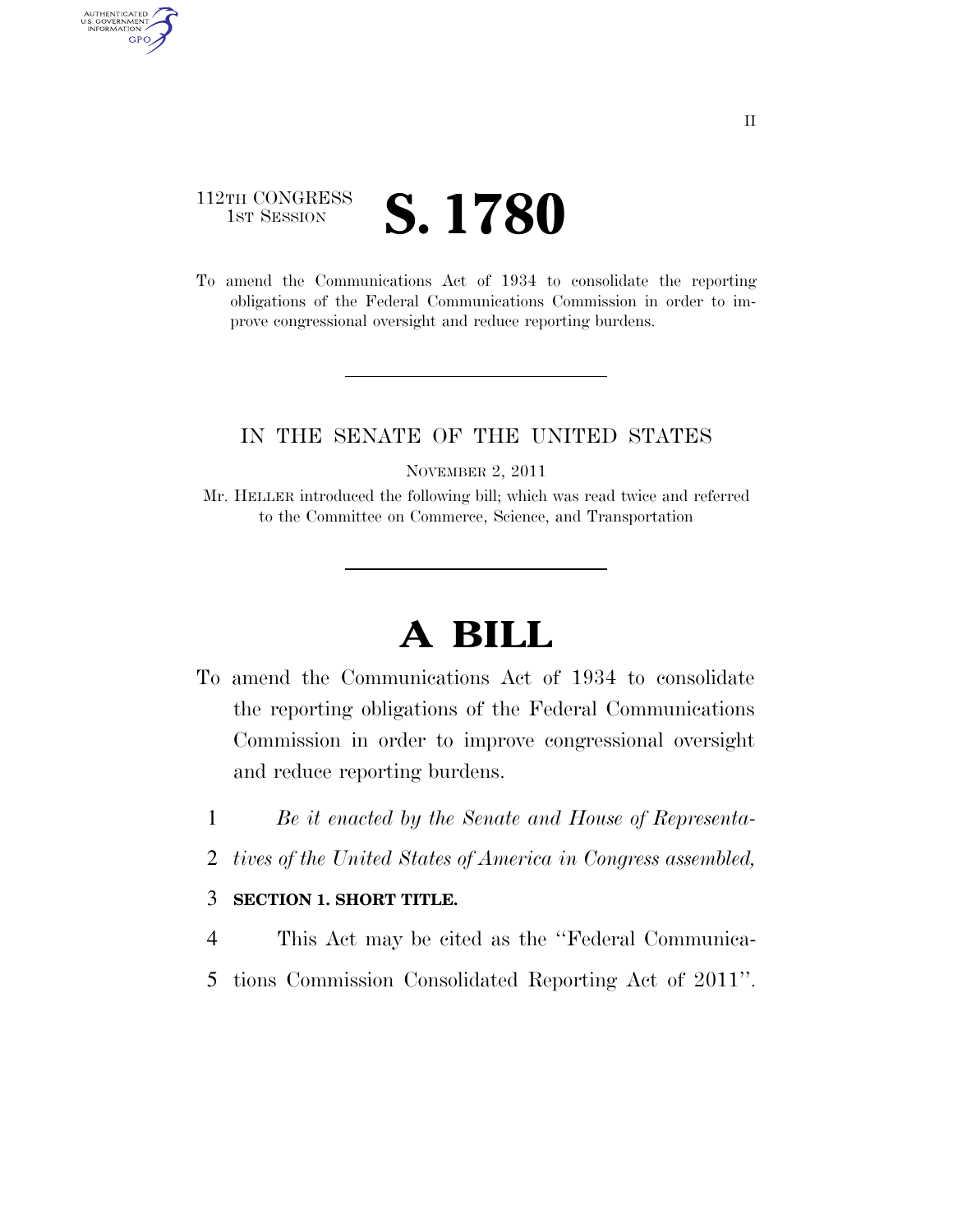#### **SEC. 2. COMMUNICATIONS MARKETPLACE REPORT.**

 Title I of the Communications Act of 1934 (47 U.S.C. 151 et seq.) is amended by adding at the end the following:

#### **''SEC. 13. COMMUNICATIONS MARKETPLACE REPORT.**

 $\frac{6}{100}$  ''(a) In GENERAL.—In the last quarter of every even- numbered year, the Commission shall publish on its Web site and submit to the Committee on Energy and Com- merce of the House of Representatives and the Committee on Commerce, Science, and Transportation of the Senate a report on the state of the communications marketplace. ''(b) CONTENTS.—Each report required by sub-section (a) shall—

 $\frac{1}{2}$  (1) assess the state of competition in the com- munications marketplace, including competition to deliver voice, video, and data services among pro- viders of telecommunications, providers of commer- cial mobile service (as defined in section 332), multi- channel video programming distributors (as defined in section 602), broadcast stations, providers of sat- ellite communications, Internet service providers, and other providers of communications services;

23 ''(2) assess the state of deployment of commu- nications capabilities, including advanced tele- communications capability (as defined in section 706 of the Telecommunications Act of 1996 (47 U.S.C.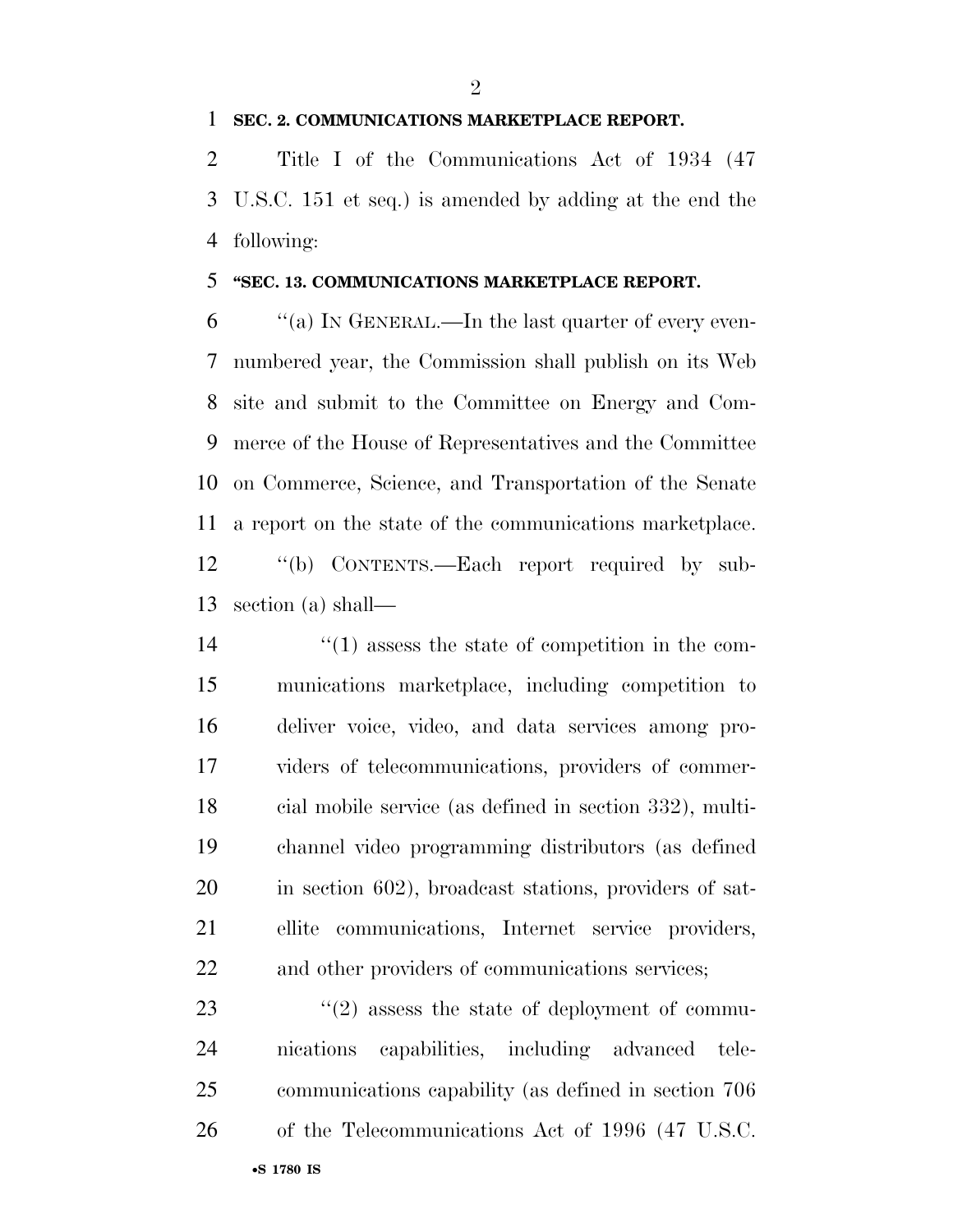1302)), regardless of the technology used for such deployment, including whether advanced tele- communications capability is being deployed to all Americans in a reasonable and timely fashion;

 ''(3) assess whether laws, regulations, or regu- latory practices (whether those of the Federal Gov- ernment, States, political subdivisions of States, In- dian tribes or tribal organizations (as such terms are defined in section 4 of the Indian Self-Determination and Education Assistance Act (25 U.S.C. 450b)), or foreign governments) pose a barrier to competitive entry into the communications marketplace or to the competitive expansion of existing providers of com-munications services;

 ''(4) describe the agenda of the Commission for the next 2-year period for addressing the challenges and opportunities in the communications market- place that were identified through the assessments under paragraphs (1) through (3); and

 $\frac{1}{20}$  (5) describe the actions that the Commission has taken in pursuit of the agenda described pursu- ant to paragraph (4) in the previous report sub-mitted under this section.

24 "(c) SPECIAL REQUIREMENTS.—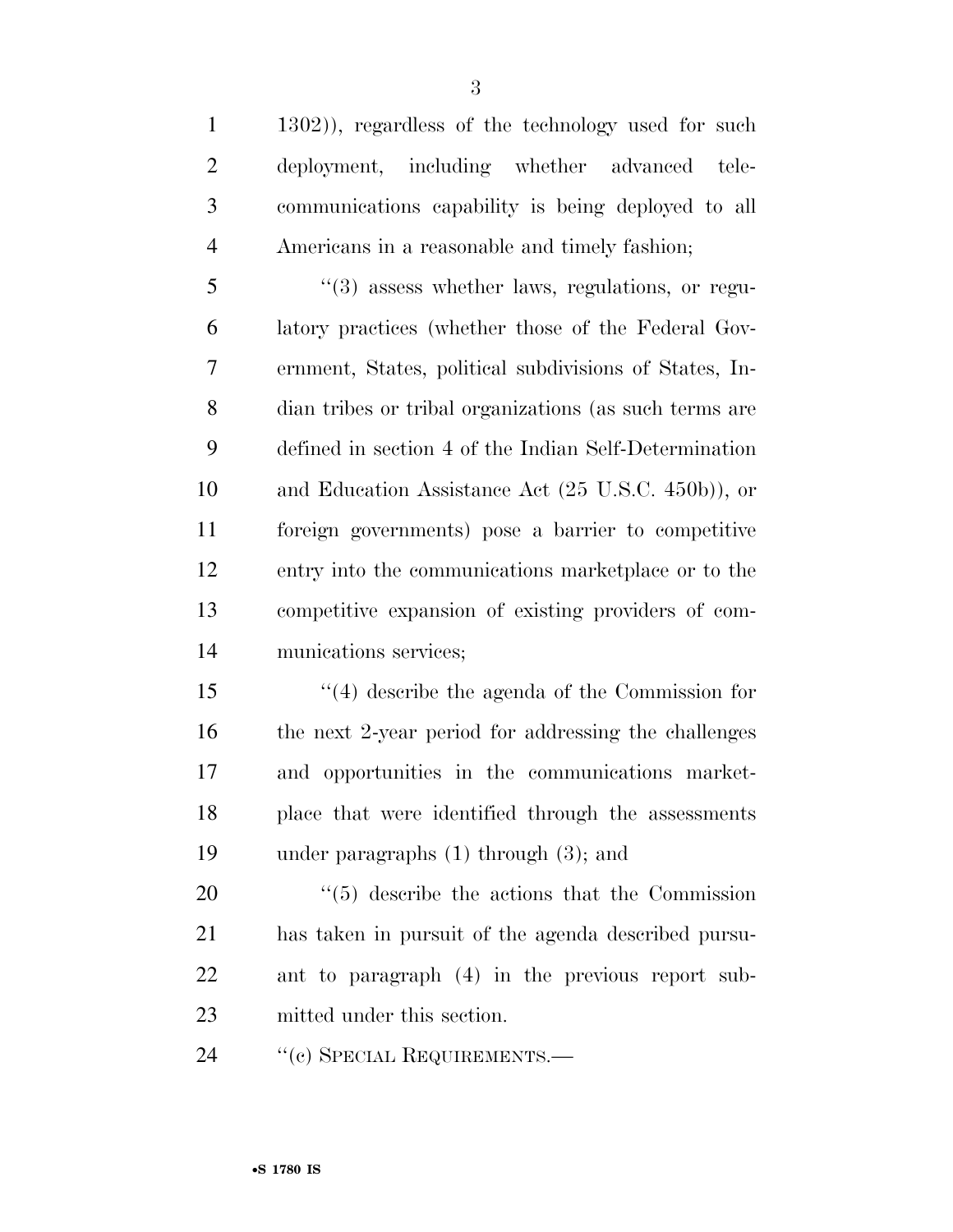1 "(1) ASSESSING COMPETITION.—In assessing 2 the state of competition under subsection  $(b)(1)$ , the Commission shall consider the effect of intermodal competition, facilities-based competition, and com- petition from new and emergent communications services, including the provision of content and com-munications using the Internet.

 ''(2) ASSESSING DEPLOYMENT.—In assessing 9 the state of deployment under subsection  $(b)(2)$ , the Commission shall compile a list of geographical areas that are not served by any provider of ad-vanced telecommunications capability.

13 "(3) INTERNATIONAL COMPARISONS AND DEMO- GRAPHIC INFORMATION.—The Commission may use readily available data to draw appropriate compari- sons between the United States communications marketplace and the international communications marketplace and to correlate its assessments with demographic information.''.

**SEC. 3. CONSOLIDATION OF REDUNDANT REPORTS; CON-**

- 
- **FORMING AMENDMENTS.**

 (a) ORBIT ACT REPORT.—Section 646 of the Com- munications Satellite Act of 1962 (47 U.S.C. 765e; 114 Stat. 57) is repealed.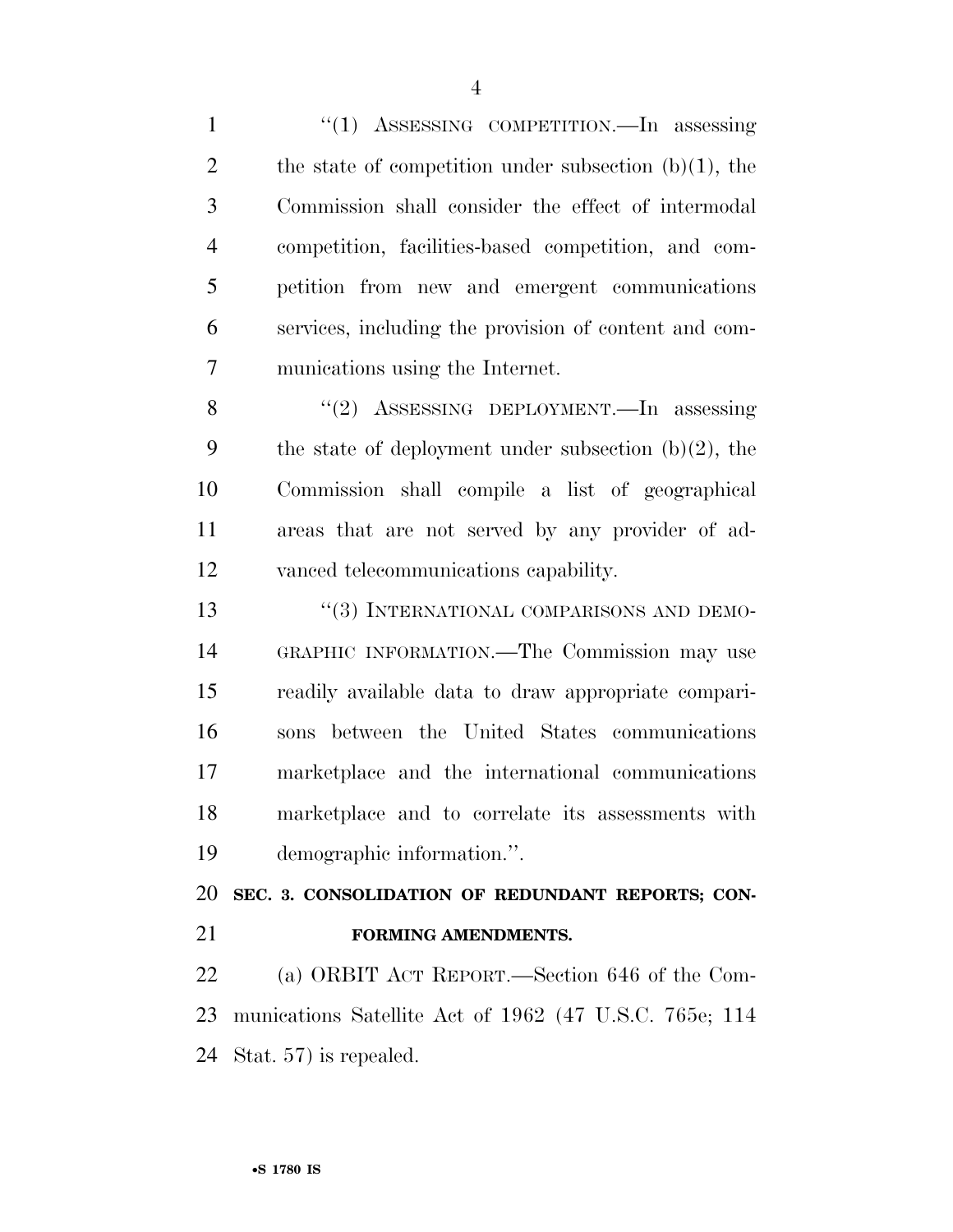| 1              | (b) SATELLITE COMPETITION REPORT.—Section 4 of         |
|----------------|--------------------------------------------------------|
| 2              | Public Law 109-34 (47 U.S.C. 703) is repealed.         |
| 3              | (c) INTERNATIONAL BROADBAND DATA REPORT.               |
| $\overline{4}$ | Section 103 of the Broadband Data Improvement Act (47) |
| 5              | U.S.C. 1303) is amended—                               |
| 6              | $(1)$ by striking subsection (b); and                  |
| 7              | $(2)$ by redesignating subsections $(e)$ through $(e)$ |
| 8              | as subsections (b) through (d), respectively.          |
| 9              | (d) STATUS OF COMPETITION IN THE MARKET FOR            |
| 10             | THE DELIVERY OF VIDEO PROGRAMMING REPORT.-Sec-         |
| 11             | tion 628 of the Communications Act of 1934 (47 U.S.C.  |
| 12             | $548$ ) is amended—                                    |
| 13             | $(1)$ by striking subsection $(g)$ ; and               |
| 14             | $(2)$ by redesignating subsection $(j)$ as<br>sub-     |
| 15             | section $(g)$ .                                        |
| 16             | (e) REPORT ON CABLE INDUSTRY PRICES.—                  |
| 17             | $(1)$ In GENERAL.—Section 623 of the Commu-            |
| 18             | nications Act of 1934 (47 U.S.C. 543) is amended—      |
| 19             | $(A)$ by striking subsection $(k)$ ; and               |
| 20             | (B) by redesignating subsections<br>(1)                |
| 21             | through $(n)$ as subsections $(k)$ through $(m)$ , re- |
| 22             | spectively.                                            |
| 23             | CONFORMING AMENDMENT.-Section<br>(2)                   |
| 24             | $613(a)(3)$ of the Communications Act of 1934 (47)     |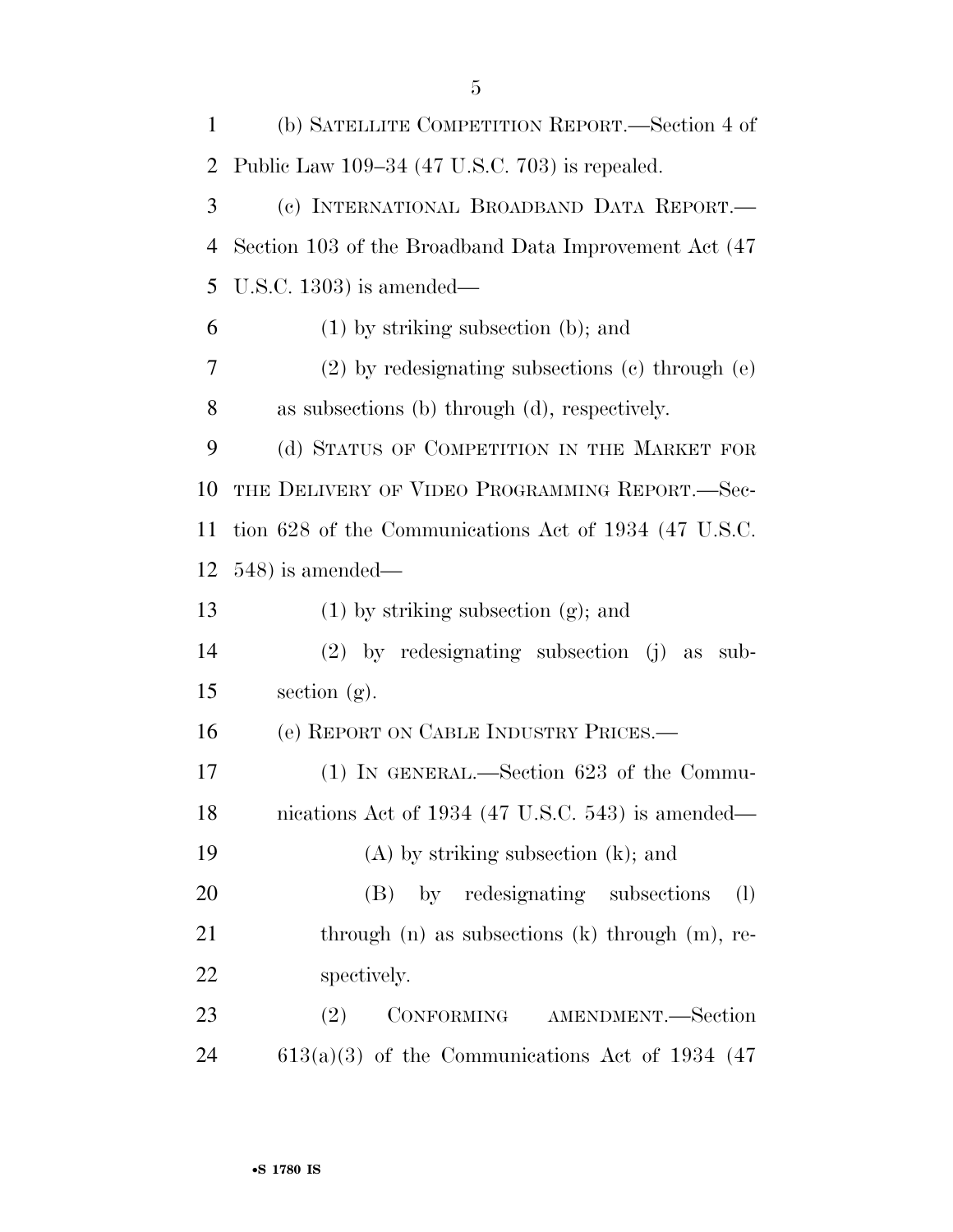1 U.S.C.  $533(a)(3)$  is amended by striking " $623(1)$ " 2 and inserting " $623(k)$ ".

 (f) TRIENNIAL REPORT IDENTIFYING AND ELIMI- NATING MARKET ENTRY BARRIERS FOR ENTRE- PRENEURS AND OTHER SMALL BUSINESSES.—Section 257 of the Communications Act of 1934 (47 U.S.C. 257) is amended by striking subsection (c).

 (g) SECTION 706 REPORT.—Section 706 of the Tele- communications Act of 1996 (47 U.S.C. 1302) is amend-ed—

11  $(1)$  in subsection  $(b)$ —

 (A) in the last sentence, by striking ''If the Commission's determination is negative, it'' and inserting ''If the Commission determines in its report under section 13 of the Communications Act of 1934 that advanced telecommunications capability is not being deployed to all Ameri- cans in a reasonable and timely fashion, the Commission''; and

 (B) by striking the first and second sen-21 tences;

22 (2) by striking subsection (c);

 (3) in subsection (d), by striking ''this sub-section'' and inserting ''this section''; and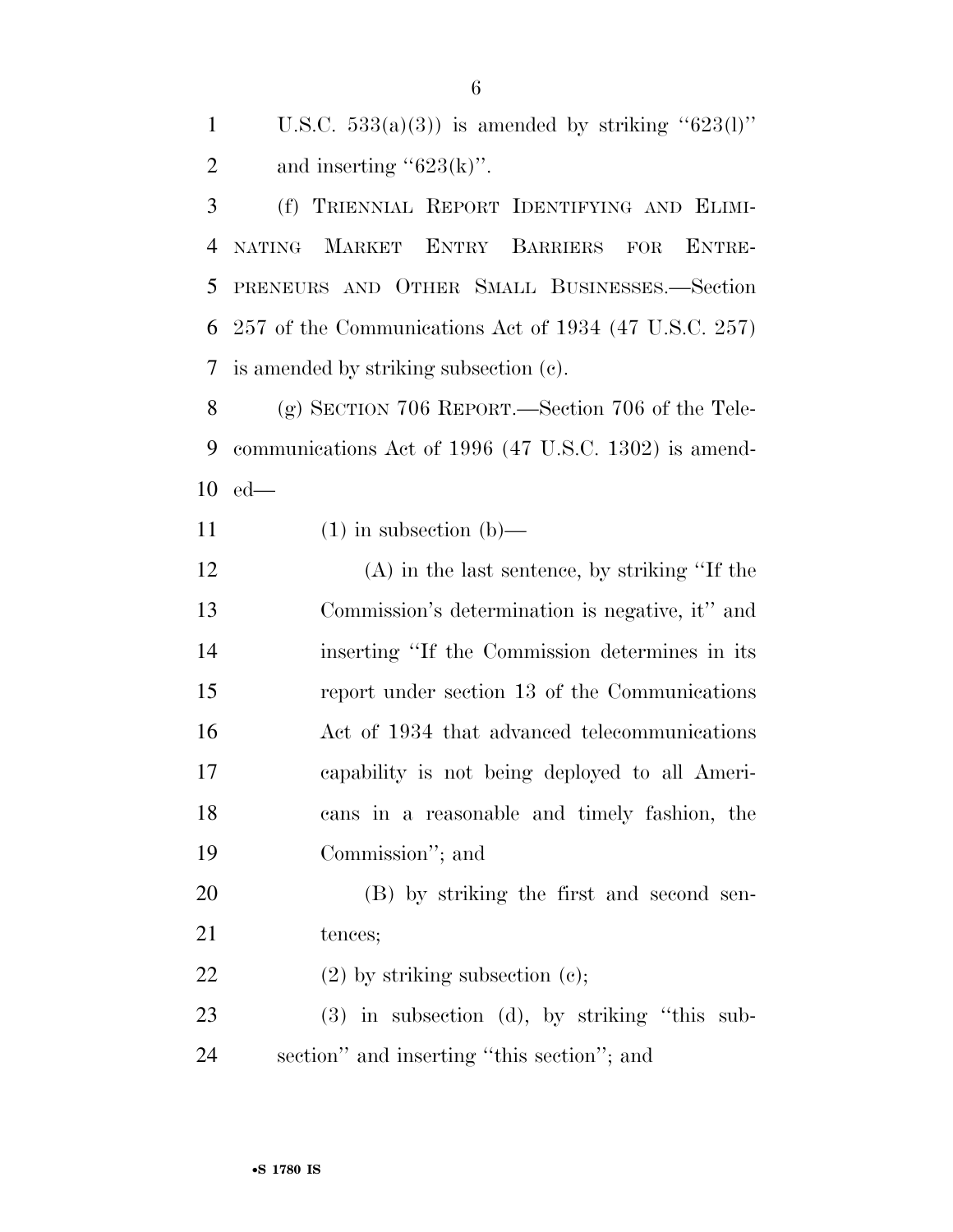| $\mathbf{1}$   | $(4)$ by redesignating subsection $(d)$ as sub-             |
|----------------|-------------------------------------------------------------|
| $\overline{2}$ | section (c).                                                |
| 3              | (h) STATE OF COMPETITIVE MARKET CONDITIONS                  |
| 4              | WITH RESPECT TO COMMERCIAL MOBILE RADIO SERV-               |
| 5              | ICES.—Section $332(e)(1)(C)$ of the Communications Act      |
| 6              | of 1934 (47 U.S.C. 332 $(e)(1)(C)$ ) is amended by striking |
| 7              | the first and second sentences.                             |
| 8              | (i) PREVIOUSLY ELIMINATED ANNUAL REPORT.—                   |
| 9              | $(1)$ IN GENERAL.—Section 4 of the Commu-                   |
| 10             | nications Act of 1934 (47 U.S.C. 154) is amended—           |
| 11             | $(A)$ by striking subsection $(k)$ ; and                    |
| 12             | (B) by redesignating subsections<br>(1)                     |
| 13             | through $(o)$ as subsections $(k)$ through $(n)$ , re-      |
| 14             | spectively.                                                 |
| 15             | (2) CONFORMING AMENDMENTS.—The Commu-                       |
| 16             | nications Act of 1934 is amended—                           |
| 17             | $(A)$ in section 9(i), by striking "In the                  |
| 18             | Commission's annual report, the Commission                  |
| 19             | shall prepare an analysis of its progress in de-            |
| 20             | veloping such systems and" and inserting "The               |
| 21             | Commission"; and                                            |
| 22             | $(B)$ in section 309(j)(8)(B), by striking the              |
| 23             | last sentence.                                              |
| 24             | (j) ADDITIONAL OUTDATED REPORTS.—The Com-                   |
| 25             | munications Act of 1934 is amended—                         |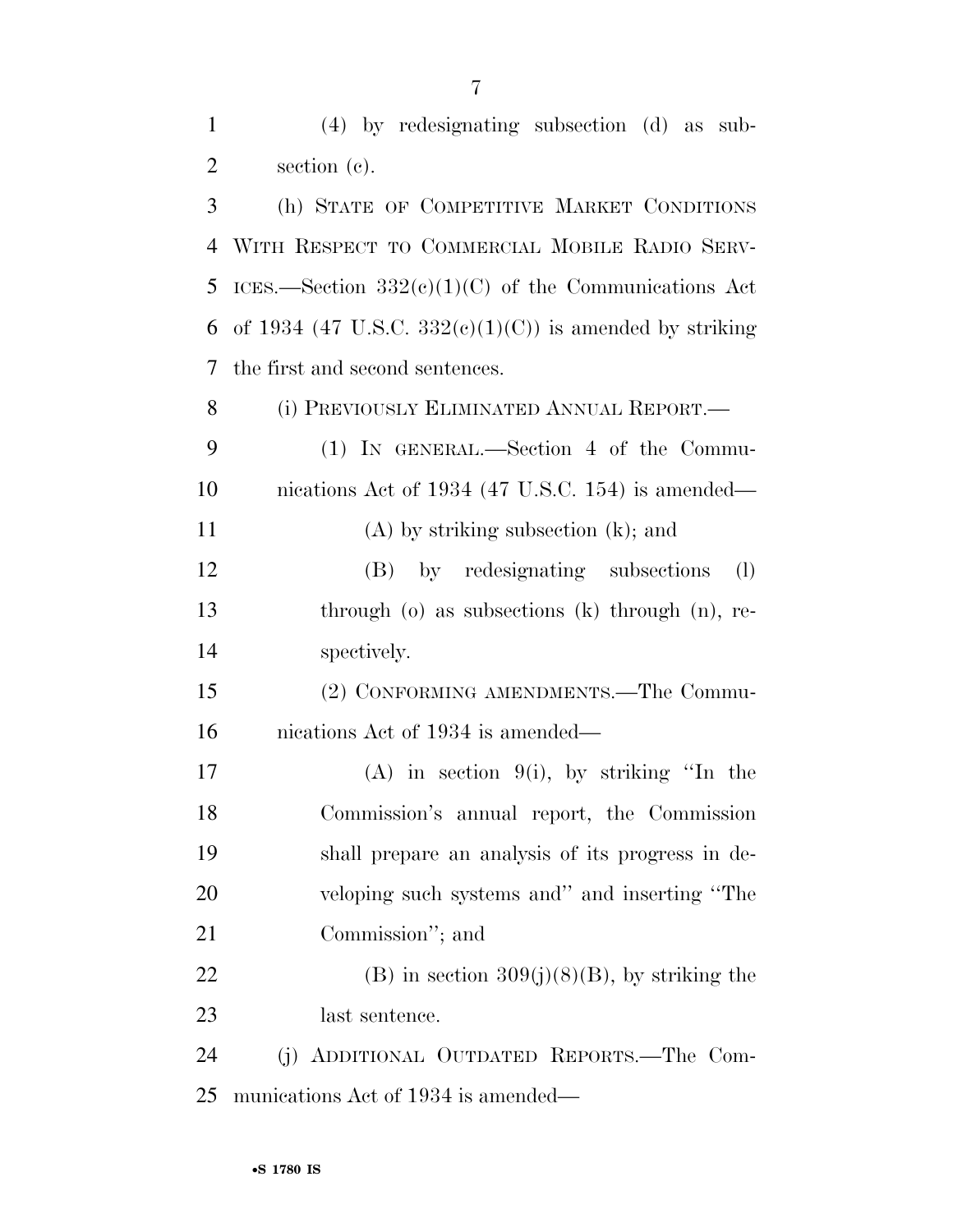| $\mathbf{1}$   | $(1)$ in section 4—                                    |
|----------------|--------------------------------------------------------|
| $\overline{2}$ | (A) in subsection (b)(2)(B)—                           |
| 3              | (i) in clause (i), by striking $\lq$ (i) The           |
| $\overline{4}$ | Commission" and inserting "The Commis-                 |
| 5              | sion"; and                                             |
| 6              | (ii) by striking clause (ii); and                      |
| 7              | $(B)$ in subsection $(g)$ , by striking para-          |
| 8              | graph(2);                                              |
| 9              | $(2)$ in section 215—                                  |
| 10             | $(A)$ by striking subsection (b); and                  |
| 11             | (B) by redesignating subsection (c) as sub-            |
| 12             | section $(b)$ ;                                        |
| 13             | $(3)$ in section 227(e), by striking paragraph $(4)$ ; |
| 14             | $(4)$ in section 309(j)—                               |
| 15             | $(A)$ by striking paragraph $(12)$ ; and               |
| 16             | (B) in paragraph $(15)(C)$ , by striking               |
| 17             | clause $(iv);$                                         |
| 18             | $(5)$ in section 331(b), by striking the last sen-     |
| 19             | tence;                                                 |
| <b>20</b>      | $(6)$ in section 336 $(e)$ , by amending paragraph     |
| 21             | $(4)$ to read as follows:                              |
| 22             | "(4) REPORT.—The Commission shall annually             |
| 23             | advise the Congress on the amounts collected pursu-    |
| 24             | ant to the program required by this subsection.";      |
| 25             | $(7)$ in section 339(c), by striking paragraph $(1)$ ; |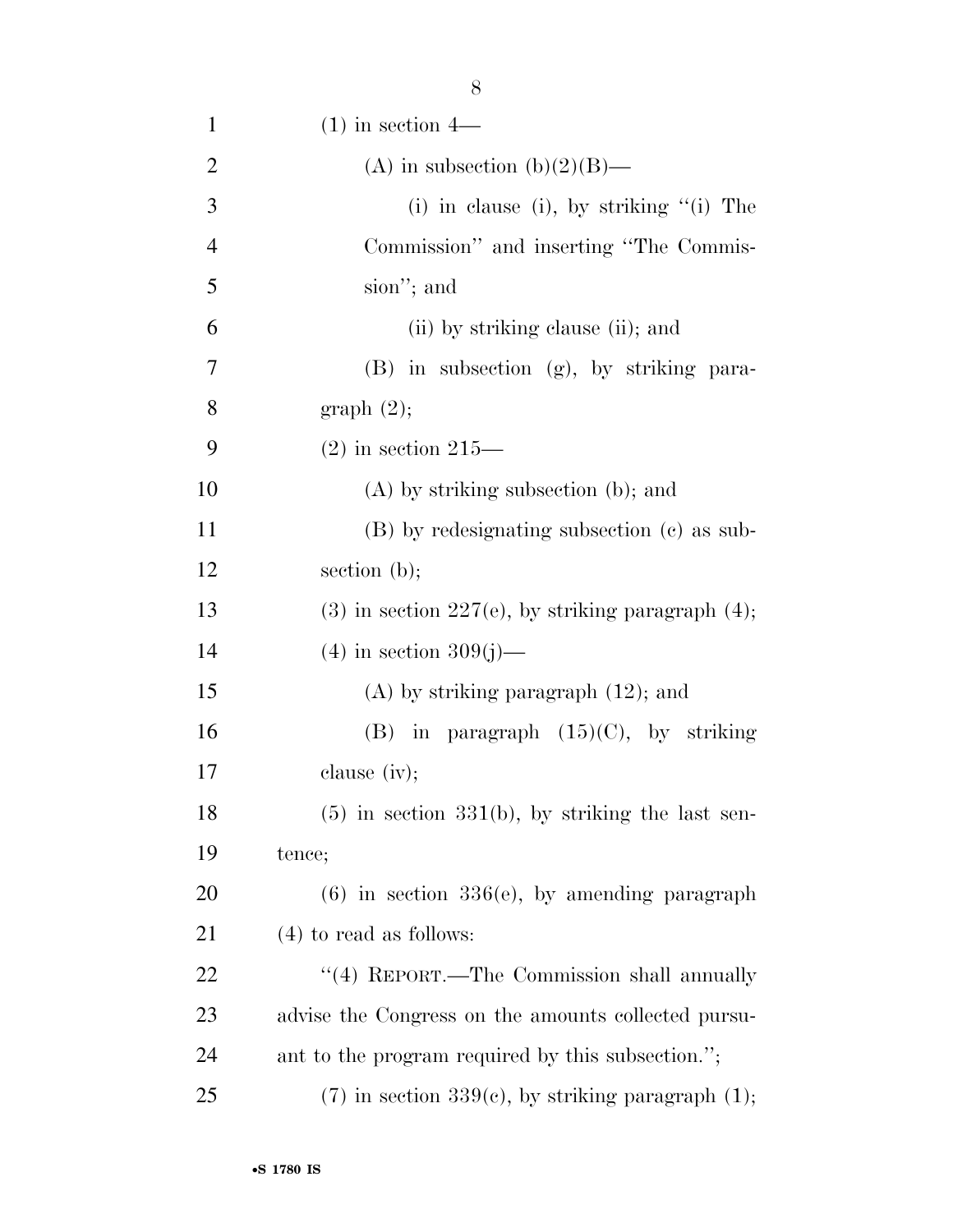| $\mathbf{1}$   | $(8)$ in section 396—                             |
|----------------|---------------------------------------------------|
| $\overline{2}$ | $(A)$ by striking subsection (i);                 |
| 3              | $(B)$ in subsection $(k)$ —                       |
| $\overline{4}$ | $(i)$ in paragraph $(1)$ , by striking sub-       |
| 5              | paragraph $(F)$ ; and                             |
| 6              | (ii) in paragraph $(3)(B)(iii)$ , by strik-       |
| 7              | ing subclause $(V)$ ;                             |
| 8              | (C) in subsection $(l)(1)(B)$ , by striking       |
| 9              | "shall be included" and all that follows through  |
| 10             | "The audit report"; and                           |
| 11             | $(D)$ by striking subsection $(m)$ ;              |
| 12             | $(9)$ in section 398(b)(4), by striking the third |
|                |                                                   |
| 13             | sentence;                                         |
| 14             | $(10)$ in section $624A(b)(1)$ —                  |
| 15             | (A) by striking "REPORT; REGULATIONS"             |
| 16             | and inserting "REGULATIONS";                      |
| 17             | (B) by striking "Within 1 year after" and         |
| 18             | all that follows through "on means of assuring"   |
| 19             | and inserting "The Commission shall issue such    |
| 20             | regulations as are necessary to assure"; and      |
| 21             | (C) by striking "Within 180 days after"           |
| 22             | and all that follows through "to assure such      |
| 23             | compatibility."; and                              |